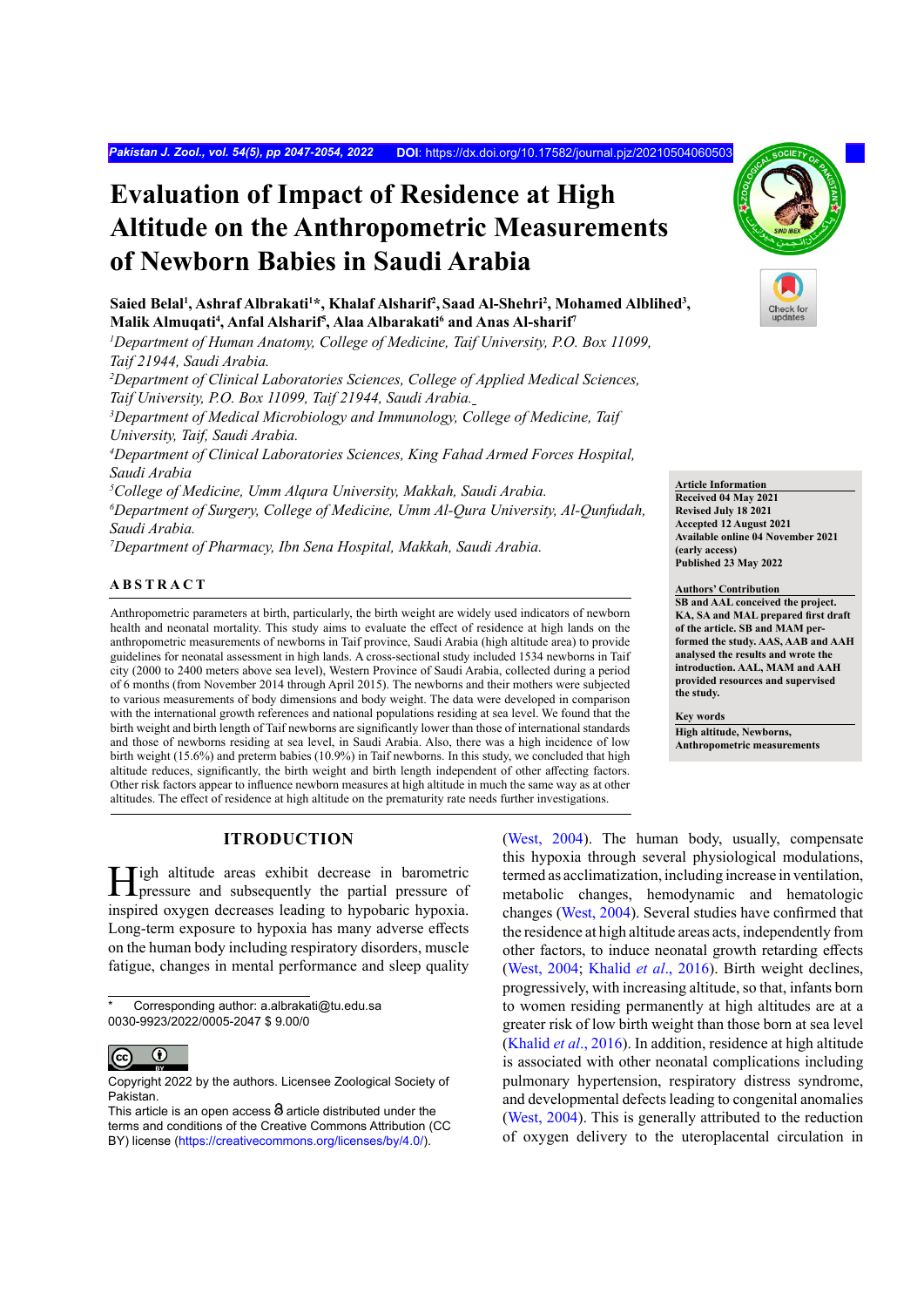pregnant women residing at high altitude ([Julian](#page-6-1) *et al*., [2008\)](#page-6-1). Available evidence indicates that it is likely chronic hypoxia per se that is leading to a decrease in fetal growth (Julian *et al*[., 2007](#page-6-2)).

Anthropometry of the human body means study of the body composition in terms of the body weight and body dimensions. Anthropometric measurements are sensitive indicators of the health and well-being of the entire population ([Patton and McPherson, 2013](#page-7-1)). Anthropometric parameters at birth, particularly, the birth weight are widely used indicators of newborn health and neonatal mortality (Lin *et al*[., 2007](#page-6-3)). Across the world, neonatal mortality is 20 times more likely for low birth weight full-term babies ( $\leq$  2.5 kg) compared to normal babies ([WHO, 2004\)](#page-7-2). Moreover, low birth weight is considered as a risk factor for type 2 diabetes [\(Frayl and](#page-6-4) [Hattersley, 2001\)](#page-6-4), cardiovascular diseases ([Rich-Edwards](#page-7-3) *et al*[., 1997](#page-7-3)), liver diseases, and metabolic syndrome [\(Donma and Donma, 2003](#page-6-5)). Subsequently, the impact of birth weight on the offspring health has significant public health implications and imposes an actual economic load due to the costs of immediate care and long-term disability (Meis *et al*[., 1998\)](#page-6-6).

According to the international published data of higher prevalence of low birth weight in high altitude (López Camelo *et al*., 2006), more cases of growth retardation and subsequent increase of neonatal mortality are expected to be reported in Taif Province, Saudi Arabia (2000 to 2400 meter above sea level). This study was designed to evaluate the possible effects of altitude on the anthropometric measurements of newborns in Taif city to provide guidelines for neonatal assessment in such areas.

### **MATERIALS AND METHODS**

#### *Study setting and design*

A cross-sectional study was conducted on consecutive singleton newborns admitted to public hospitals in Taif city, Western Province of Saudi Arabia, representing a high altitude area (2000 to 2400 meter above sea level). Data were collected during a period of 6 months (from November 2014 through April 2015). A total of 1534 newborns were included after the exclusion of stillbirths, twins and those with major congenital anomalies. Only women who had been residents of Taif area for a minimum of one year were involved in this study. The majority of participants (90%) were of Arab ethnicity and the minority were of miscellaneous Asian and African races. We excluded women who suffered from chronic hypertension, diabetes or chronic renal or cardiac disease during pregnancy. Data were collected daily by nurses and research assistants using standardized measurements under the supervision

of the authors. Gestational age was calculated from the first day of the last menstrual period to the termination of pregnancy. Anthropometric measurements were taken within 24 h of birth, and all required details were entered into a unified reporting checklist. The data collected for Taif newborns was developed in comparison with the corresponding data collected for a total of 1578 newborn babies born to mothers residing in Al-Kharj area, Rhiyadh province, Saudi Arabia, representing a sea-level area and having the same ethnic diversity that exists in Taif sample. This data was collected by [Al-Saleh](#page-5-0) *et al*. (2014a), following the same procedures, conditions, and standards. Comparison with the United States growth charts was made using data from the United States Centers for Disease Control and Prevention (CDC)/National Center for Health Statistics (NCHS) [\(Ogden](#page-7-4) *et al*., 2002), for birth weight, birth length, and head circumference. Each mother was asked to join the study and informed consent was obtained. The study protocol was approved by the Research Ethics Committee, College of Medicine, Taif University and by the ethics committee of King Abdul-Aziz Hospital in Taif.

#### *Anthropometric measurements*

The methodology for taking the anthropometric measurements was adopted as described by [Cogill](#page-6-7) [\(2003\)](#page-6-7). All measurements were taken using standardized instruments.

The newborn anthropometry included birth weight, length (crown-heal), and head circumference. Weight was taken on an electronic digital scale to the nearest  $\pm 10$ g. The length was measured by a standardized neonatometer to the nearest±0.5 cm. Occipito-frontal head circumference is measured by a paper tape measure to the nearest±0.5 cm.

The ponderal index (PI) was calculated as follows:

 $PI = 100 \text{ x } BW/L^3$ 

where BW is the birth weight in Kilograms and *L* is the crown-heal length in m.

The maternal measurements included the mother's weight and height and were obtained after hospitalization for delivery. The mother's weight was determined on a scale to the nearest 100 g. The mother's height was determined on a scale of height to the nearest  $\pm$  1.00 cm. The body mass index (BMI) for mothers was calculated as follows:

 $BMI = MW/MH<sup>2</sup>$ 

where MW is the maternal weight in kg and MH is the maternal height in m.

The lean body mass (LBM) was calculated as follows:

LBM =  $1.07$  x MW –  $148$  x MW<sup>2</sup>/MH<sup>2</sup>

Where MW is the maternal weight in kg and MH is the maternal height in cm (James Formula) [\(Absalom](#page-5-1) *et al*[., 2009](#page-5-1)).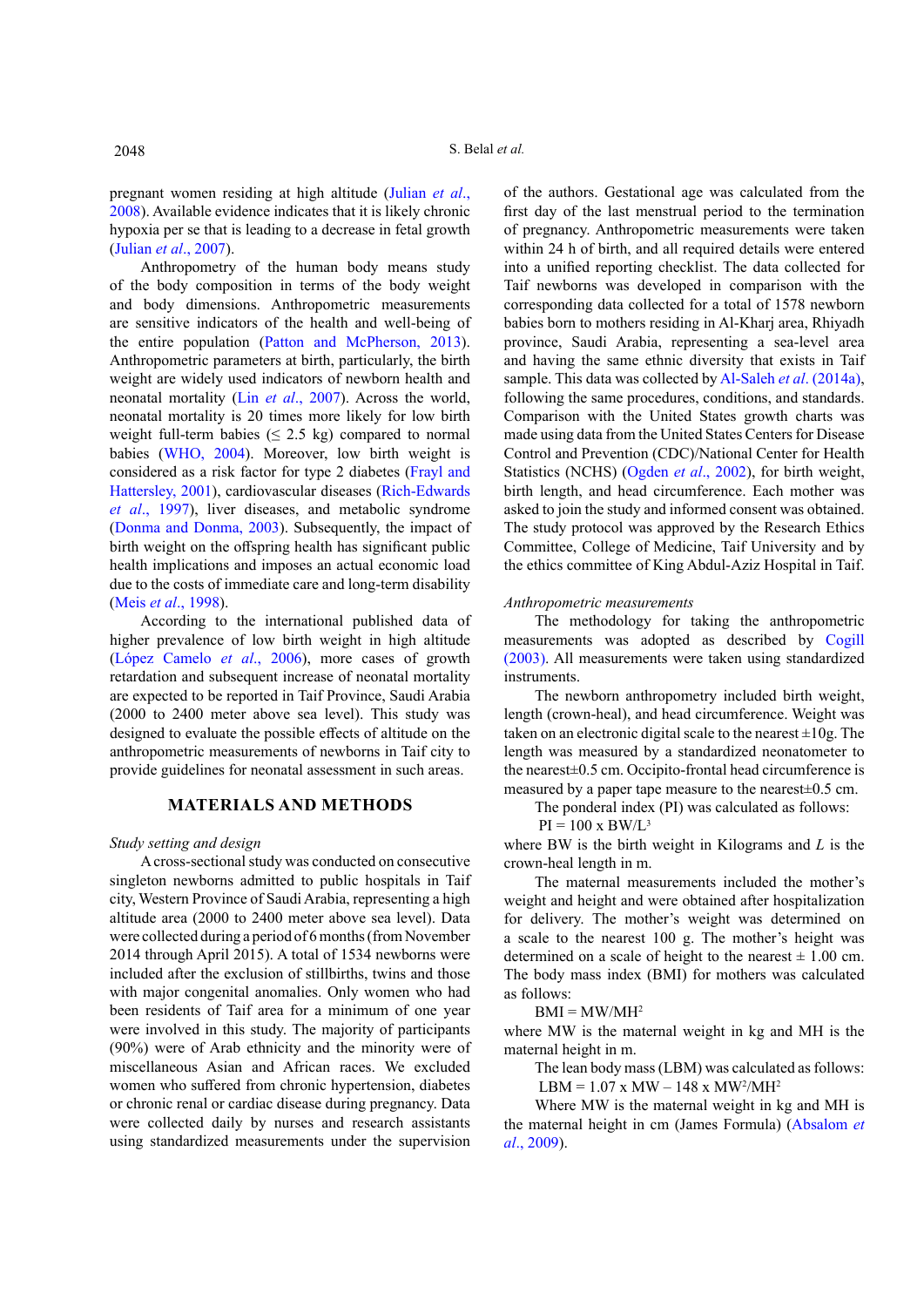*Statistical analysis*

The collected data were organized, tabulated and statistically analyzed, using Statistical Package for Social Science (SPSS) version 19 (SPSS Inc, Chicago, USA), running on IBM compatible computer. Mean, standard deviation, range, frequency and percentage were used as descriptive statistics. Student's t-test and Pearson correlation tests were used for testing the significance of observed differences between studied groups for quantitative data and the Chi-Square test for qualitative data. Percentiles of measures of the studied newborns were determined as;  $10^{th}$ ,  $25^{th}$ ,  $50^{th}$ ,  $75^{th}$ , and  $90^{th}$  percentiles were calculated exactly using the frequencies procedure. Comparison of the newborns' values with CDC 2000 standards was made through 4 percentile bands:  $\leq 10^{th}$ , 11- $50<sup>th</sup>$ , 51-90<sup>th</sup> and  $>90<sup>th</sup>$  using the Chi-square test. The level of significance was set at p< 0.05%.

## **RESULTS**

*General characteristics of the studied mothers and newborns*

Different selected measurements of the studied mothers and their newborns are presented in (Table I). The mean age of the participating mothers was 28.73±5.94 year; mean mothers' weight was 72.34±14.58 kg and mothers' height was 155.77±6.37cm. The mean body mass index (BMI) of mothers was  $29.86 \pm 5.99$  kg/m<sup>2</sup> and mean lean body mass (LBM) was 44.28±4.54. The main parity rate of the participants was 3.57±2.43. The mean birth weight was  $2.94\pm0.50$  kg; the mean birth length was  $46.81\pm6.19$ cm and the mean head circumference was 36.59±6.08cm.

**Table I. General characteristics of the studied mothers and newborns.**

| $N = 1534$                |                                 |  |  |  |  |
|---------------------------|---------------------------------|--|--|--|--|
| <b>Measures</b>           | Mean $\pm$ SD (Range)           |  |  |  |  |
| <b>Mothers</b>            |                                 |  |  |  |  |
| Age (years)               | $28.73 \pm 5.94(16-48)$         |  |  |  |  |
| Weight $(Kg)$             | $72.34 \pm 14.58$ (41-115)      |  |  |  |  |
| Height (cm)               | $155.77 \pm 6.37 (125 - 173)$   |  |  |  |  |
| Body mass index $(kg/m2)$ | $29.86 \pm 5.99(18-39)$         |  |  |  |  |
| Lean body mass            | $44.28 \pm 4.54$ (11-65)        |  |  |  |  |
| Parity                    | $3.57 \pm 2.43(1-12)$           |  |  |  |  |
| <b>Newborns</b>           |                                 |  |  |  |  |
| Gestational age (weeks)   | $38.63 \pm 2.13$ (24-43)        |  |  |  |  |
| Birth weight (kg)         | $2.94\pm0.50(2.08-4.71)$        |  |  |  |  |
| Birth length (cm)         | $46.81 \pm 6.19$ (23-58)        |  |  |  |  |
| Head circumference (cm)   | $36.59 \pm 6.08$ (23-50)        |  |  |  |  |
| Ponderal index $(Kg/m3)$  | $32.69 \pm 19.95(6.99 - 55.20)$ |  |  |  |  |

Table II shows the distribution of newborns regarding the mode of delivery, gestational age, and birth weight. The percentage of cesarean sections was 12.3% and the induced labor represents only 4.7%. The mean gestational age (as shown in Table I) was 38.6 weeks and the preterm birth  $(\leq 37$  weeks) consists of 10.9% of all cases  $(167)$ total of 1534). The percentage of newborns with low birth weight (<2.500 kg.) or with small for gestational age  $(\leq 10$ th percentile) was 15.6 % and 10.0 %, respectively.

**Table II. Distribution of newborns regarding the mode of delivery, birth weight, and gestational age.**

| Variables                            | Category                                              | Number<br>$N = 1534$ | Percent-<br>age % |  |
|--------------------------------------|-------------------------------------------------------|----------------------|-------------------|--|
| Mode of delivery                     | Normal/ C- sections                                   | 1345 / 189           | 87.7/12.3         |  |
| Induced labor                        | Yes / No                                              | 72 / 1462            | 4.7/95.3          |  |
| Low birth weight                     | $\langle 2.500 \text{ kg} / 2.500 \text{ kg} \rangle$ | 240 / 1294           | 15.6/84.4         |  |
| Preterm birth                        | $\langle 37 \text{ week} / 237 \text{ week} \rangle$  | 167 / 1367           | 10.9/89.1         |  |
| Small for gesta-<br>tional age (SGA) | $\leq 10$ th percentile/<br>$>10$ th percentile       | 152/1382             | 10.0/90.0         |  |

Table III shows percentiles of birth weight, birth length and head circumference for the studied male and female newborns. The distribution showed that 10% of male and female babies had birth weight  $\leq$  2.38 kg and  $\leq$ 2.35 kg, respectively. 50% of newborns had birth weight below 3.00 kg for males and 2.91 kg for females. Also, 10% of newborns had birth length ≤34 cm and head circumference ≤33 cm for both male and female babies.

**Table III. Local percentiles of newborn measurements of the studied sample.**

| Parameter               | Gender | Percentile       |                  |                     |                  |                  |  |
|-------------------------|--------|------------------|------------------|---------------------|------------------|------------------|--|
|                         |        | 10 <sup>th</sup> | 25 <sup>th</sup> | 50 <sup>th</sup>    | 75 <sup>th</sup> | 90 <sup>th</sup> |  |
| Birth weight (kg)       | Male   | 238              | 2.69             | 3.00                | 3.27             | 3.55             |  |
|                         | Female |                  |                  | 2.35 2.65 2.92 3.18 |                  | 3.51             |  |
| Birth length (cm)       | Male   | 34               | 47               | 49                  | 50               | 52               |  |
|                         | Female | 34               | 47               | 49                  | 50               | 51               |  |
| Head circumference Male |        | 33               | 34               | 34                  | 36               | 49               |  |
| (cm)                    | Female | 33               | 34               | 34                  | 35               | 49               |  |

Among 1534 examined newborns there were 766 male (49.93%) and 768 female (50.07%). The male newborns were significantly heavier than the females (p<0.007), but no significant difference between male and female newborns regarding the birth length or head circumference as shown in (Table IV).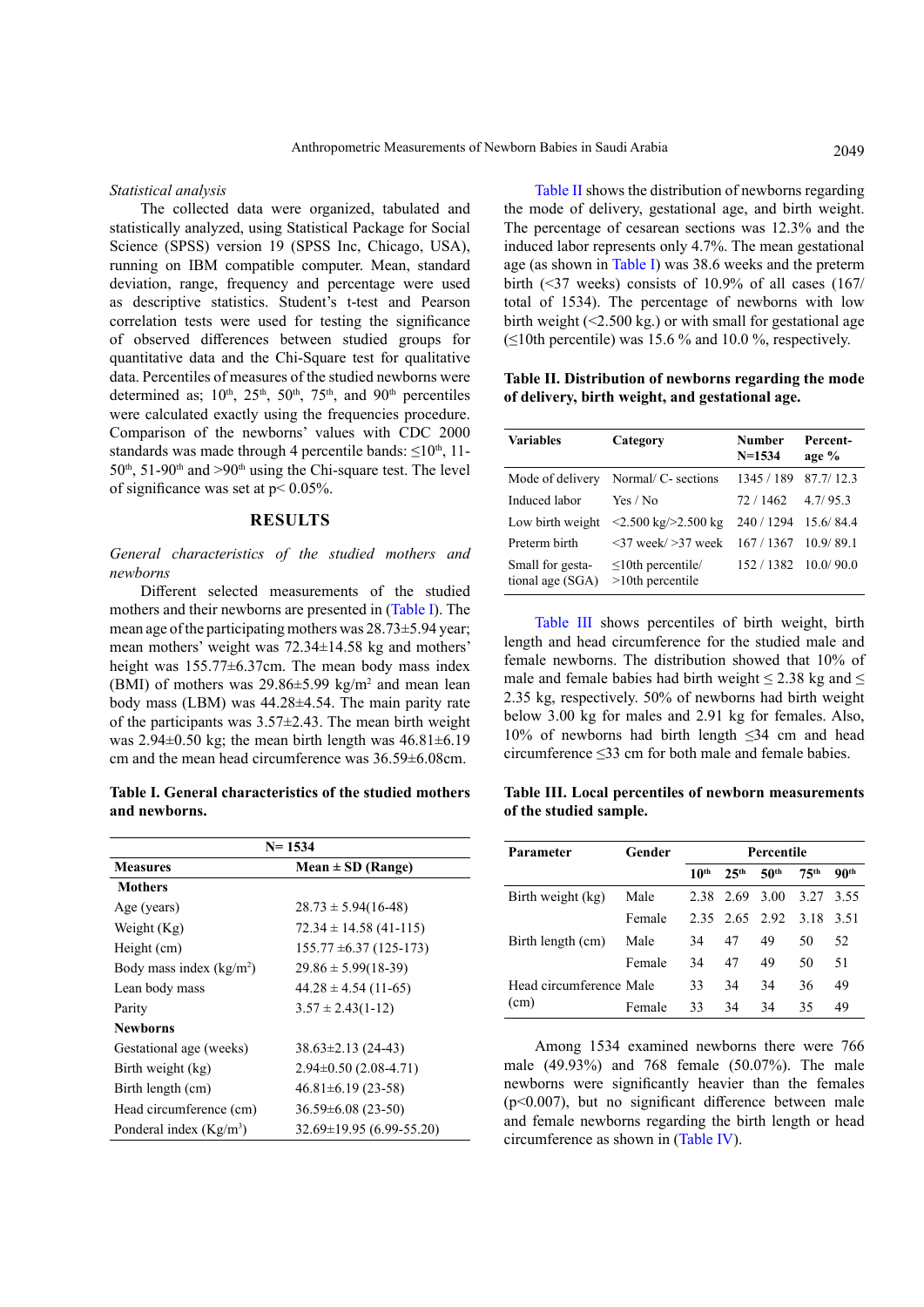|  | Table IV. Comparison between male and female    |  |  |
|--|-------------------------------------------------|--|--|
|  | newborns regarding body measurements (Mean±SD). |  |  |

| <b>Measurements</b>                                                      | Male<br>$(N=766)$ | Female<br>$(N=768)$                              | $T^*$ | P |
|--------------------------------------------------------------------------|-------------------|--------------------------------------------------|-------|---|
| Birth weight (kg)                                                        |                   | $2.96 \pm 0.51$ $2.90 \pm 0.05$ $2.695$ $0.007*$ |       |   |
| Body Length (cm)                                                         |                   | $47.05\pm6.10$ $46.56\pm6.28$ 1.563 0.118        |       |   |
| Head circumference $36.56 \pm 5.95$ $36.67 \pm 6.21$ 0.491 0.624<br>(cm) |                   |                                                  |       |   |

*T*\*, student test; \*, significant at *P*< 0.05.

*Correlation of mothers and newborns anthropometric measurements*

Correlation coefficients between maternal and newborn measurements are presented in (Table V). The strongest associations were seen for birth weight with all maternal measurements. Maternal age has a significant association only with the birth weight. Also, maternal height and lean body mass were significantly associated with birth weight, head circumference and ponderal index of the newborn.

# *Percentile band distribution of newborn measurements compared with CDC standards*

Comparison with the United States (CDC) / (NCHS) 2000, growth charts are demonstrated in (Table VI). The comparison shows that the Taif newborns are significantly lighter than those of international standards  $(p<0.001)$ , where 31.1% of males and 33.3% of females were below the  $10<sup>th</sup>$  percentile. Also, a total of 88.0% of boys and 84.1% of girls were below the 50<sup>th</sup> percentile. Moreover, Taif newborns were shorter (p<0.001), where 20.9% males and 21.2% females were below the  $10<sup>th</sup>$  and 76.4% males and 55.1% females were below the  $50<sup>th</sup>$  international percentile. For the head circumference, the same finding was obvious.

# *Comparison between Taif and Al-kharj data regarding the newborn measurements*

A comparison between the anthropometric measurements of Taif newborns and those of Al-Kharj sample are presented in (Table VII). The sample size in the two cities was approximate. Taif sample was 1534 live newborns. Al-Kharj sample ranged from 1570 to 1578 according to the participation of subjects in different measurements.

**Table V. Correlation matrix (correlation coefficient (r)) of mothers and newborns parameters.**

| <b>Newborn</b>          | Mother      |             |             |                        |                |  |  |  |
|-------------------------|-------------|-------------|-------------|------------------------|----------------|--|--|--|
|                         | Age (years) | Height (cm) | Weight (Kg) | <b>Body mass index</b> | Lean body mass |  |  |  |
| Gestational age (weeks) | $-0.028$    | $-0.014$    | 0.036       | 0.037                  | 0.018          |  |  |  |
| Birth weight (grams)    | $0.094**$   | $0.076$ **  | $0.204**$   | $0.179**$              | $0.137**$      |  |  |  |
| Head circumference (cm) | 0.016       | $0.070**$   | 0.030       | 0.007                  | $0.073$ **     |  |  |  |
| Birth length (cm)       | 0.019       | $-0.049$    | 0.039       | 0.057                  | $-0.033$       |  |  |  |
| Ponderal index          | 0.010       | $0.066$ **  | 0.031       | 0.009                  | $0.077$ **     |  |  |  |

\*\* Pearson correlation coefficient (r): is significant at the 0.01 level (\*\*  $P < 0.01$ ).

|  |  |  |  |  |  | Table VI. Percentile band distribution of newborn measurements compared with CDC standards. |
|--|--|--|--|--|--|---------------------------------------------------------------------------------------------|
|--|--|--|--|--|--|---------------------------------------------------------------------------------------------|

| CDC                         | Gender | <b>Birth weight</b> |      |               | Length        |               | <b>Head circumference</b> |            |
|-----------------------------|--------|---------------------|------|---------------|---------------|---------------|---------------------------|------------|
| percentile band             |        | <b>Number</b>       | $\%$ | <b>Number</b> | $\frac{0}{0}$ | <b>Number</b> | $\frac{0}{0}$             | percentage |
| $\leq 10^{\text{th}}$       | Male   | 238                 | 31.1 | 160           | 20.9          | 149           | 19.5                      | 10         |
|                             | Female | 256                 | 33.3 | 163           | 21.2          | 168           | 21.9                      | 10         |
| $11^{th} - 50^{th}$         | Male   | 436                 | 56.9 | 425           | 55.5          | 405           | 52.9                      | 40         |
|                             | Female | 390                 | 50.8 | 260           | 33.9          | 353           | 46                        | 40         |
| $50^{th}$ -90 <sup>th</sup> | Male   | 70                  | 9.1  | 134           | 17.5          | 172           | 22.5                      | 40         |
|                             | Female | 87                  | 11.3 | 289           | 37.6          | 177           | 23                        | 40         |
| >90 <sup>th</sup>           | Male   | 22                  | 2.9  | 47            | 6.1           | 40            | 5.1                       | 10         |
|                             | Female | 35                  | 4.6  | 56            | 7.3           | 70            | 9.1                       | 10         |
| P value                     |        | $\leq 0.001*$       |      | $\leq 0.001*$ |               | $\leq 0.001*$ |                           |            |

The percentage of newborns of our sample for each CDC percentile band was developed in comparison with the expected percentage of CDC growth charts 20 using Chi-square analysis.  $*$ , significant at  $P < 0.05$ .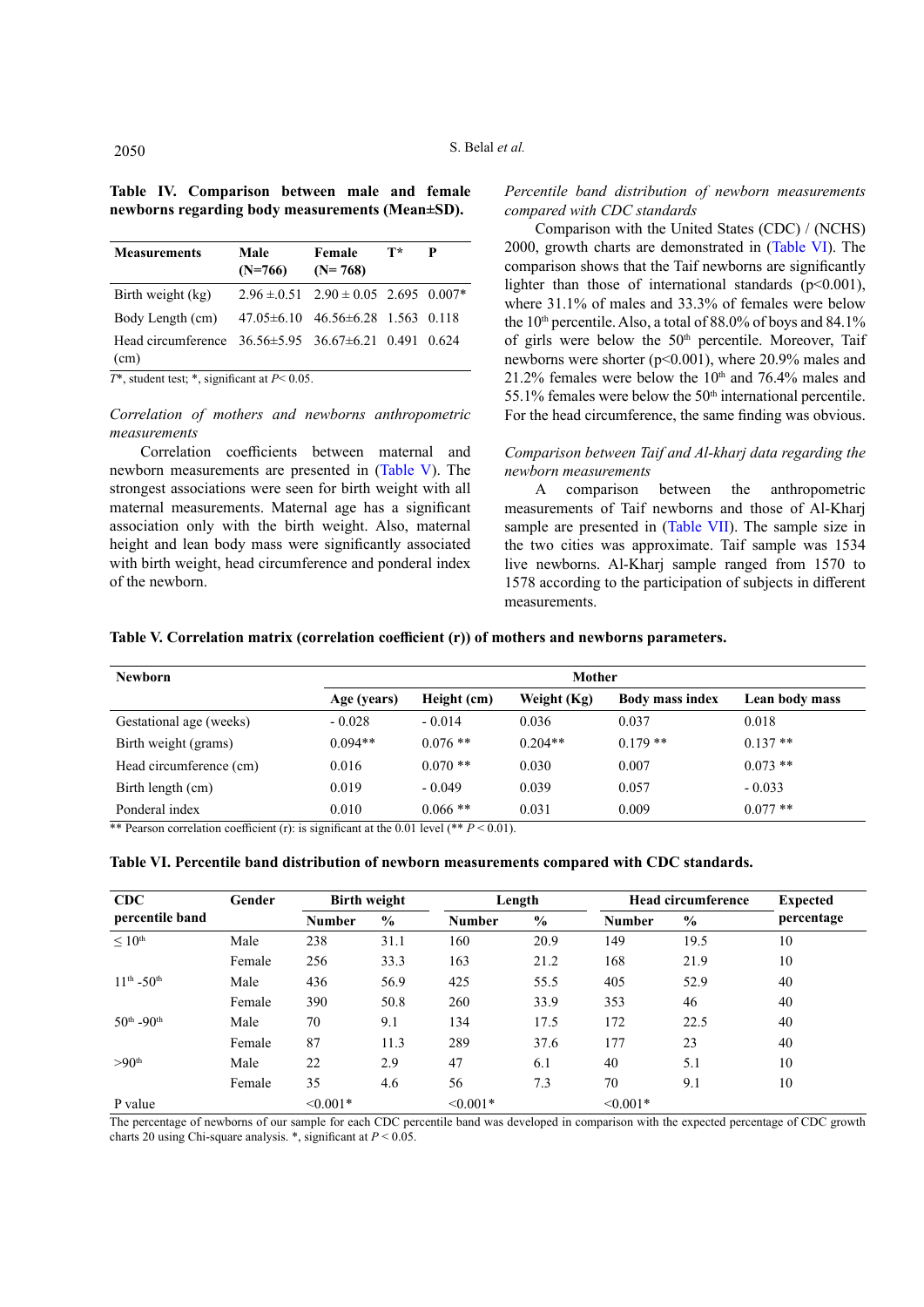| <b>Measurements</b>     | <b>Taif values</b> |                            |               | Al-Kharj values          |        | P        |
|-------------------------|--------------------|----------------------------|---------------|--------------------------|--------|----------|
|                         | <b>Number</b>      | $Mean \pm SD$ (Range)      | <b>Number</b> | Mean±SD (Range)          |        |          |
| Gestational age (weeks) | 1534               | $38.63 \pm 2.1$ (24-43)    | 1578          | $37.96 \pm 1.77$ (22-43) | 9.549  | $0.001*$ |
| Preterm birth %         | $10.9\%$           |                            | $6.9\%$       |                          |        |          |
| Birth weight (kg)       | 1534               | $2.94\pm0.50(0.58-4.71)$   | 1572          | $3.14\pm0.5(0.43-5.07)$  | 10.976 | $0.001*$ |
| Low birth weight %      | 15.6 %             |                            | $10\%$        |                          |        |          |
| Birth length (cm)       | 1534               | $46.81 \pm 6.1$ (23-58)    | 1576          | $50.15 \pm 2.97$ (24-59) | 19.235 | $0.000*$ |
| Head circumference (cm) | 1534               | $36.59 \pm 6.0$ (23-57.0)  | 1576          | $34.11 \pm 2.05$ (18-55) | 15.338 | $0.000*$ |
| Ponderal index (kg/m3)  | 1534               | $32.7 \pm 20.0$ (7.0-55.2) | 1570          | $24.80\pm3.91(6.7-82.1)$ | 15.405 | $0.000*$ |

**Table VII. Comparison between Taif and Al-kharj values regarding the newborn measurements.**

Preterm birth= < 37-week gestational age. Low birth weight = <2.500 kg. \*, highly significant (*P* < 0.01).

The mean gestational age in Taif sample was 38.63±2.13 weeks and ranged from 24 to 43 weeks. In Al-Kharj sample the mean gestational age was 37.96±1.77 weeks and ranged from 22 to 43 weeks. Taif sample showed a high incidence of preterm babies (<37 weeks of gestational age); a total number of 167 newborns were preterm birth (10.9%). While only 109 babies (6.9%) in Al-Kharj sample were preterm.

The most prominent findings in this study are the significant differences between the anthropometric measurements of Taif babies and those of Al-Kharj sample. The mean birth weight of Taif sample was  $2.94\pm0.50$  kg while that of Al-Kharj sample was  $3.14\pm0.54$  with a highly significant difference  $(p<0.001)$ . The low birth weight babies  $(\leq 2.500 \text{ kg})$  of Taif sample consist  $(15.6\%)$  while they consist only (10%) of Al-Kharj sample. Moreover, the mean birth length in Taif and Al-Kharj is  $46.81 \pm 6.19$ and 50.15±2.97, respectively, showing a highly significant difference (p<0.000). Contrariwise, the mean values of head circumference and ponderal index (PI) increased, significantly, in Taif sample ( $p<0.000$ ), where they were  $36.59\pm 6.08$  cm and  $34.11\pm 2.05$  cm for head circumference and  $32.69\pm19.95$  and  $24.80\pm3.91$  for the ponderal index in Taif and Al-Kharj, respectively.

## **DISCUSSION**

The present study, obviously, demonstrates that the Taif newborns are lighter and shorter than those of the reference CDC population. Anthropometric measures of Taif newborns were significantly less than that of the United States CDC standards. 88.0% of boys and 84.1% of girls had birth weight below the 50th CDC percentile. The same differences were evident for birth length and head circumference. These findings, fundamentally, reflect the ethnic, nutritional and environmental variations.

The most prominent findings in this study were the

significant differences between the measurements of Taif (high altitude) newborns compared to those of Al-Kharj area (sea level). The birth weight and birth length of Taif sample are significantly lower than that of Al-Kharj sample ( $p$ <0.001). Furthermore, the Taif sample shows an incidence of (15.6%) of low birth weight babies ( $\leq$  2.5 kg). Although this incidence is convergent with the mean global ratio (15.5%) ([WHO, 2004\)](#page-7-2), it is still higher than that of Al-Kharj sample (6.9%) and higher than the estimated general ratio in Saudi Arabia (11%) ([WHO, 2004](#page-7-2)). There are many known risk factors leading to low birth weight, the most significant of which are socio-economic (De Bernabé *et al*., 2004), genetic (Lunde *et al*., 2007) and environmental factors as well as maternal health and lifestyles ([Al-Saleh](#page-5-0) *et al*[., 2014b](#page-5-0)). Considerable studies have confirmed that the high altitude acts, independently from other factors, to induce growth retarding effects ([West, 2004](#page-7-0)). The negative impact of socioeconomic, genetic and maternal factors on the newborn measures is more expected in Al-Kharj, as a small semi-rural town, than in Taif. The decline in newborn anthropometry in Taif seems to be attributable not to an increase in known affecting factors but rather to the effects of altitude acting additively and independently with other risk factors. Other risk factors appear to influence newborn measures at high altitude in much the same way as at other altitudes. The effect of high altitude is generally attributed to the reduction of oxygen delivery to the uteroplacental circulation [\(Zhang, 2005](#page-7-5)). Furthermore, chronic hypoxia reduces the pregnancyassociated dilatation of the uterine artery; this will slow down the fetal growth and subsequently induces growth retarding effects (Julian *et al*[., 2008\)](#page-6-1).

The mean value of head circumference showed a relative increase in Taif sample than in Al-Kharj sample. This is, probably, attributed to the higher socioeconomic status in Taif. In addition to ethnic variations, the socioeconomic positions may affect the growth of head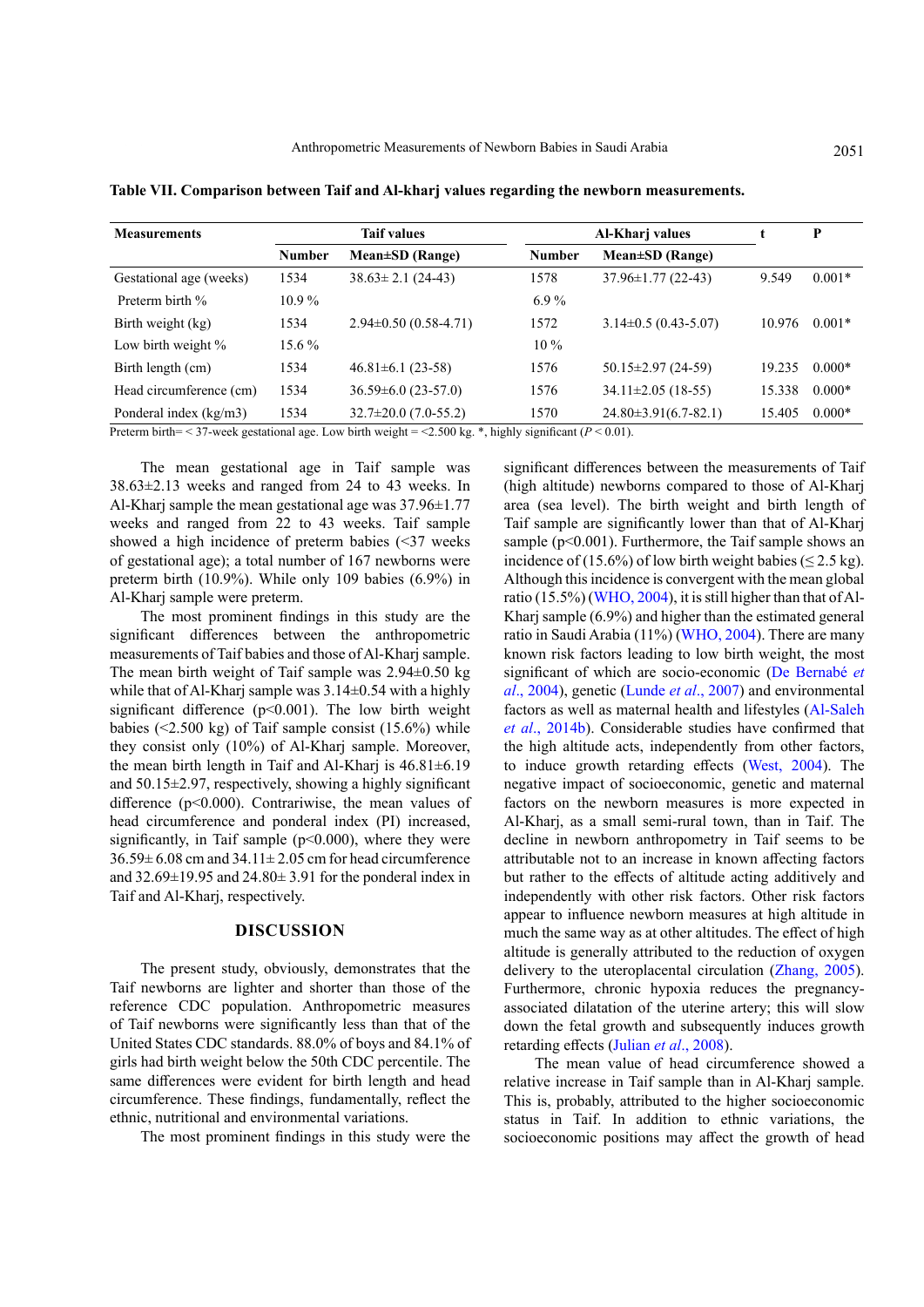circumference ([Bouthoorn](#page-5-2) *et al*., 2012). Residence at high altitude per se does not affect the fetal head circumference [\(Bouthoorn](#page-5-2) *et al*., 2012). Fetal hypoxia or malnutrition has no significant effect on head circumference because there is classically relative preservation of the fetal brain (fetal head sparing theory) [\(Keith and Oleszczuk, 2000\)](#page-6-8). This phenomenon is associated with asymmetrical intrauterine growth restriction (IUGR) and characterized, pathologically, by an increased brain to liver ratio (BLR) [\(Keith and Oleszczuk, 2000](#page-6-8)).

Ponderal index (PI) indicates the proportionality of body growth and allows evaluation of wasting and overgrowth either prenatally or postnatal ([Haggarty](#page-6-9) *et al*[., 2004](#page-6-9)). PI is useful for differentiation between the growth-retarded infants and the small but normally grown neonates. Based on our data, the mean value of PI showed a significant increase in Taif sample  $(p<0.000)$  compared to Al-Kaharj sample. This increase is due to a relative decrease of the birth length compared with the birth weight in Taif babies. This is, mainly, associated with the high incidence of preterm babies in Taif sample than in Al-Kharj sample. It has been reported that the proportion between the birth weight and birth length (PI) varies with the gestational age of the infant [\(Landmann](#page-6-10) *et al*., 2006).

Moreover, the present study showed a high incidence of preterm babies (10.9%) in Taif compared with (6.9%) for Al-Kharj sample. The maternal BMI was nearly equal in the two cities, subsequently; maternal obesity is excluded as the reason for the high prevalence of prematurity in Taif sample. Other risk factors related to maternal health, lifestyle and mode of delivery have no considerable differences between the two samples. However, [Steer](#page-7-6) [\(2005\)](#page-7-6) and [Lackman](#page-6-11) *et al*. (2001), reported that poor fetal growth at a high altitude is an evident cause of preterm birth, both spontaneous and iatrogenic. Furthermore, fetal hypoxia resulting from living at high altitude or maternal smoking is strongly associated with preterm delivery with a dose-response effect ([Fantuzzi](#page-6-12) *et al*., 2007).

The male neonates, in the studied sample, were significantly heavier than females ( $p<0.007$ ), but there is no significant difference between male and female babies in the other measures. Sex differences in birth measurements were recorded by many studies (Lampl *et al*[., 2010](#page-6-13)). It is, clearly, established that birth weight is significantly larger in male than in female babies born both at full term and prematurely ([Kirchengast and Hartmann, 2003\)](#page-6-14). In explanation, fetal sex might regulate various genetic and environmental determinants of fetal growth ([Lampl](#page-6-13) *et al*., [2010](#page-6-13)). So, there is a sex-specific growth pattern for each of the individual fetal parameters.

On the other hand, the present study revealed strong associations for birth weight with all maternal measurements. Head circumference is significantly associated with maternal height and lean body mass. These findings coincide with previous studies in Austria [\(Kirchengast and Hartmann, 2003](#page-6-14)) and Sudan ([Elshibly](#page-6-15)  [and Schmalisch, 2009\)](#page-6-15). Maternal age in this study seems to be associated mainly with the birth weight.

# **CONCLUSION**

The major implication of our findings is that high altitude reduces, significantly, the birth weight and birth length independent of other affecting factors. Other risk factors appear to influence newborn measures at high altitude in much the same way as at other altitudes. The effect of residence at high altitude on the prematurity rate needs further investigations. Therefore, for comparison and assessment of newborn status, the effect of altitude on growth should be taken into account. Also, high altitude areas should be considered a priority in providing maternal and neonatal care services.

# **ACKNOWLEDGEMENTS**

This work was supported by grants from the Taif University Researchers Supporting Program (project number: TURSP-2020/151), Taif University, Saudi Arabia.

#### *Statement of conflict of interest*

The authors have declared no conflict of interest.

## **REFERENCES**

- <span id="page-5-1"></span>Absalom, A.R., Mani, V., De Smet, T., and Struys, M.M.R.F., 2009. Pharmacokinetic models for propofol defining and illuminating the devil in the detail. *Br. J. Anaesth.*, **103**: 26-37. [https://doi.](https://doi.org/10.1093/bja/aep143) [org/10.1093/bja/aep143](https://doi.org/10.1093/bja/aep143)
- <span id="page-5-0"></span>Al-Saleh, I., Al-Rouqi, R., Obsum, C.A., Shinwari, N., Mashhour, A., Billedo, G., Al-Sarraj, Y., and Rabbah, A., 2014a. Mercury (Hg) and oxidative stress status in healthy mothers and its effect on birth anthropometric measures. *Int. J. Hyg. environ. Hlth.*, **217**: 567-585. [https://doi.org/10.1016/j.](https://doi.org/10.1016/j.ijheh.2013.11.001) [ijheh.2013.11.001](https://doi.org/10.1016/j.ijheh.2013.11.001)
- Al-Saleh, I., Shinwari, N., Mashhour, A., and Rabah, A., 2014b. Birth outcome measures and maternal exposure to heavy metals (lead, cadmium and mercury) in Saudi Arabian population. *Int. J. Hyg. environ. Hlth*, **217**: 205-218. [https://doi.](https://doi.org/10.1016/j.ijheh.2013.04.009) [org/10.1016/j.ijheh.2013.04.009](https://doi.org/10.1016/j.ijheh.2013.04.009)
- <span id="page-5-2"></span>Bouthoorn, S.H., van Lenthe, F.J., Hokken-Koelega, A.C., Moll, H.A., Tiemeier, H., Hofman, A.,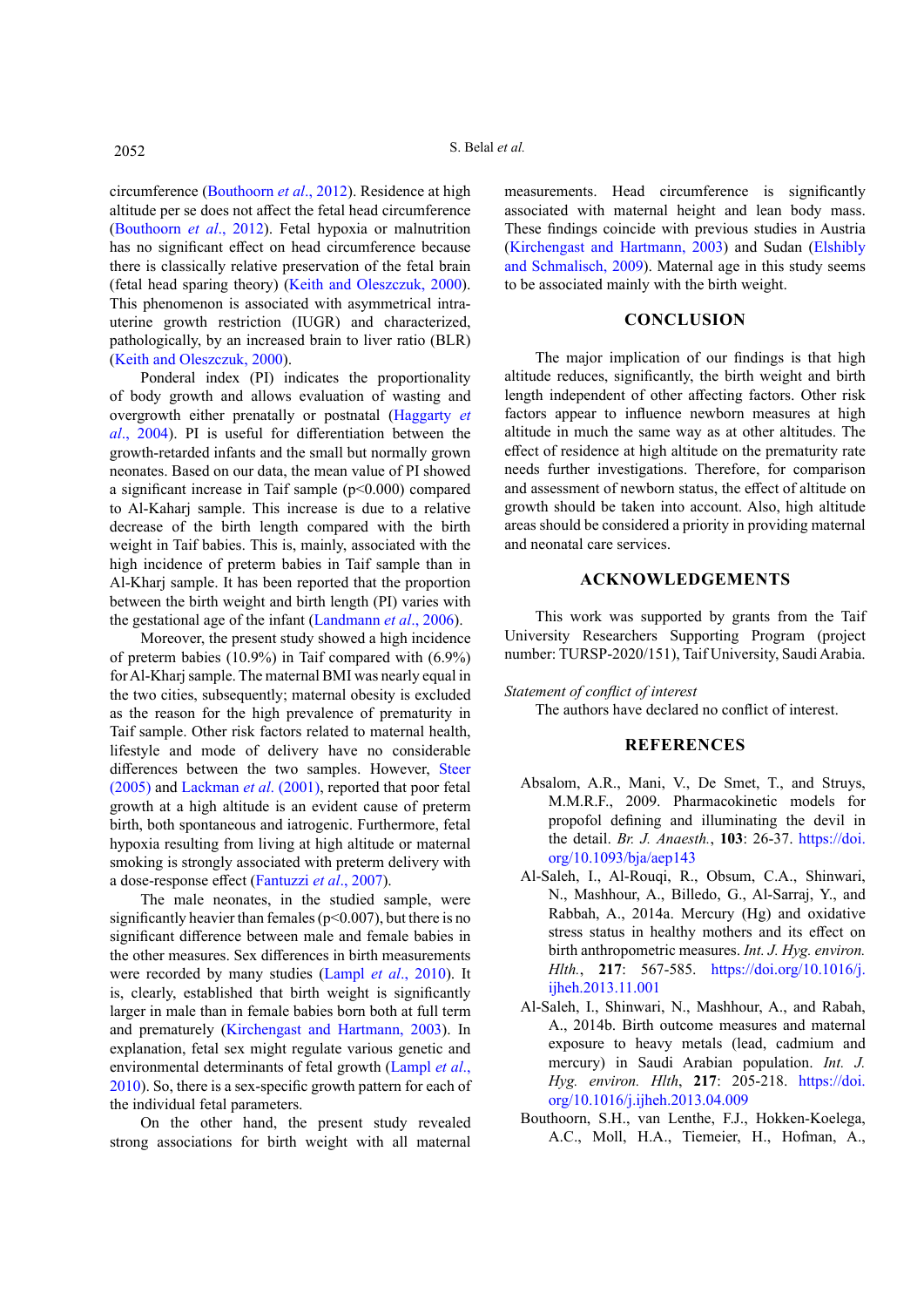Mackenbach, J.P., Jaddoe, V.W.V., and Raat, H., 2012. Head circumference of infants born to mothers with different educational levels; the generation R study. *PLoS One*, **7**: e39798 [https://](https://doi.org/10.1371/journal.pone.0039798) [doi.org/10.1371/journal.pone.0039798](https://doi.org/10.1371/journal.pone.0039798)

- <span id="page-6-7"></span>Cogill, B., 2003. *Anthropometric indicators measurement guide*. Food and Nutrition Technical Assistance Project, Academy for Educational Development, Washington, D.C.
- De Bernabé, J.V., Soriano, T., Albaladejo, R., Juarranz, M., Calle, M.E., Martínez, D., and Domínguez-Rojas, V., 2004. Risk factors for low birth weight: A review. *Eur. J. Obstet. Gynecol. Reprod. Biol.*, **116**: 3-15.<https://doi.org/10.1016/j.ejogrb.2004.03.007>
- <span id="page-6-5"></span>Donma, M.M., and Donma, O., 2003. Low birth weight: A possible risk factor also for liver diseases in adult life? *Med. Hypotheses*, **61**: 435-438. [https://doi.](https://doi.org/10.1016/S0306-9877(03)00190-7) [org/10.1016/S0306-9877\(03\)00190-7](https://doi.org/10.1016/S0306-9877(03)00190-7)
- <span id="page-6-15"></span>Elshibly, E.M., and Schmalisch, G., 2009. Relationship between maternal and newborn anthropometric measurements in Sudan. *Pediatr. Int.*, **51**: 326-331. <https://doi.org/10.1111/j.1442-200X.2008.02756.x>
- <span id="page-6-12"></span>Fantuzzi, G., Aggazzotti, G., Righi, E., Facchinetti, F., Bertucci, E., Stefano Kanitz, S., Barbone, F., Sansebastiano, G., Battaglia, M.A., and Leoni, V., 2007. Preterm delivery and exposure to active and passive smoking during pregnancy: A case–control study from Italy. *Paediatr. Perinat. Epidemiol.*, **21**: 194-200. [https://doi.org/10.1111/j.1365-](https://doi.org/10.1111/j.1365-3016.2007.00815.x) [3016.2007.00815.x](https://doi.org/10.1111/j.1365-3016.2007.00815.x)
- <span id="page-6-4"></span>Frayl, T.M., and Hattersley, A.T., 2001. The role of genetic susceptibility in the association of low birth weight with type 2 diabetes. *Br. med. Bull.*, **60**: 89- 101.<https://doi.org/10.1093/bmb/60.1.89>
- <span id="page-6-9"></span>Haggarty, P., Campbell, D.M., Bendomir, A., Gray, E.S., and Abramovich, D.R., 2004. Ponderal index is a poor predictor of in utero growth retardation. *BJOG Int. J. Obstetr. Gynaecol.*, **111**: 113-119. <https://doi.org/10.1046/j.1471-0528.2003.00018.x>
- <span id="page-6-1"></span>Julian, C.G., Galan, H.L., Wilson, M.J., DeSilva, W., Cioffi-Ragan, D., Schwartz, J., and Moore, L.G., 2008. Lower uterine artery blood flow and higher endothelin relative to nitric oxide metabolite levels are associated with reductions in birth weight at high altitude. *Am. J. Physiol. Regul. Integr. Comp. Physiol.,* **295**: R906-R915. [https://doi.org/10.1152/](https://doi.org/10.1152/ajpregu.00164.2008) [ajpregu.00164.2008](https://doi.org/10.1152/ajpregu.00164.2008)
- <span id="page-6-2"></span>Julian, C.G., Vargas, E., Armaza, J.F., Wilson, M.J., Niermeyer, S., and Moore, L.G., 2007. Highaltitude ancestry protects against hypoxiaassociated reductions in fetal growth. *Arch. Dis. Childh. Fetal. Neonatal. Ed.*, **92**: F372-F377.

<https://doi.org/10.1136/adc.2006.109579>

- <span id="page-6-8"></span>Keith, L.G., and Oleszczuk, J.J., 2000. Fetal medicine: Basic science and clinical practice. *J. Am. Assoc. Gynecol. Laparosc.*, **7**: 585-586. [https://doi.](https://doi.org/10.1016/S1074-3804(05)60383-0) [org/10.1016/S1074-3804\(05\)60383-0](https://doi.org/10.1016/S1074-3804(05)60383-0)
- <span id="page-6-0"></span>Khalid, M.E.M., Ahmed, H.S., Osman, O.M., and Al-Hashem, F.H., 2016. The relationship of birth weight, body shape and body composition at birth to altitude in Saudi Arabia. *Int. J. Morphol.,* **34**: 1109-1116. [https://doi.org/10.4067/S0717-](https://doi.org/10.4067/S0717-95022016000300048) [95022016000300048](https://doi.org/10.4067/S0717-95022016000300048)
- <span id="page-6-14"></span>Kirchengast, S., and Hartmann. B., 2003. Impact of maternal age and maternal somatic characteristics on newborn size. *Am. J. Hum. Biol.*, **15**: 220-228. <https://doi.org/10.1002/ajhb.10139>
- <span id="page-6-11"></span>Lackman, F., Capewell, V., Richardson, B., and Gagnon, R., 2001. The risks of spontaneous preterm delivery and perinatal mortality in relation to size at birth according to fetal versus neonatal growth standards. *Am. J. Obstetr. Gynecol.*, **184**: 946-953. [https://doi.](https://doi.org/10.1067/mob.2001.111719) [org/10.1067/mob.2001.111719](https://doi.org/10.1067/mob.2001.111719)
- <span id="page-6-13"></span>Lampl, M., Gotsch, F., Kusanovic, J.P., Gomez, R., Nien, J.K., Frongillo, E.A., and Romero, R., 2010. Sex differences in fetal growth responses to maternal height and weight. *Am. J. Hum. Biol.*, **22**: 431-443.<https://doi.org/10.1002/ajhb.21014>
- <span id="page-6-10"></span>Landmann, E., Reiss, I., Misselwitz, B., and Gortner, L., 2006. Ponderal index for discrimination between symmetric and asymmetric growth restriction: Percentiles for neonates from 30 weeks to 43 weeks of gestation. *J. Maternal. Fetal. Neonatal. Med.*, **19**: 157-160. [https://doi.](https://doi.org/10.1080/14767050600624786) [org/10.1080/14767050600624786](https://doi.org/10.1080/14767050600624786)
- <span id="page-6-3"></span>Lin, C.M., Chen, C.W., Chen, P.T., Lu, T.H., and Li, C.Y., 2007. Risks and causes of mortality among low birth weight infants in childhood and adolescence. *Paediatr. Perinat. Epidemiol.*, **21**: 465-472. [https://](https://doi.org/10.1111/j.1365-3016.2007.00853.x) [doi.org/10.1111/j.1365-3016.2007.00853.x](https://doi.org/10.1111/j.1365-3016.2007.00853.x)
- López Camelo, J.S., Campaña, H., Santos, R., and Poletta, F.A., 2006. Effect of the interaction between high altitude and socioeconomic factors on birth weight in a large sample from South America. *Am. J. Phys. Anthropol.*, **129**: 305-310. [https://doi.](https://doi.org/10.1002/ajpa.20274) [org/10.1002/ajpa.20274](https://doi.org/10.1002/ajpa.20274)
- Lunde, A., Melve, K.K., Gjessing, H.K., Skjærven, R., and Irgens, L.M., 2007. Genetic and environmental influences on birth weight, birth length, head circumference, and gestational age by use of population-based parent-offspring data. *Am. J. Epidemiol.*, **165**: 734-741. [https://doi.org/10.1093/](https://doi.org/10.1093/aje/kwk107) [aje/kwk107](https://doi.org/10.1093/aje/kwk107)
- <span id="page-6-6"></span>Meis, P.J., Goldenberg, R.L., Mercer, B.M., Iams, J.D.,